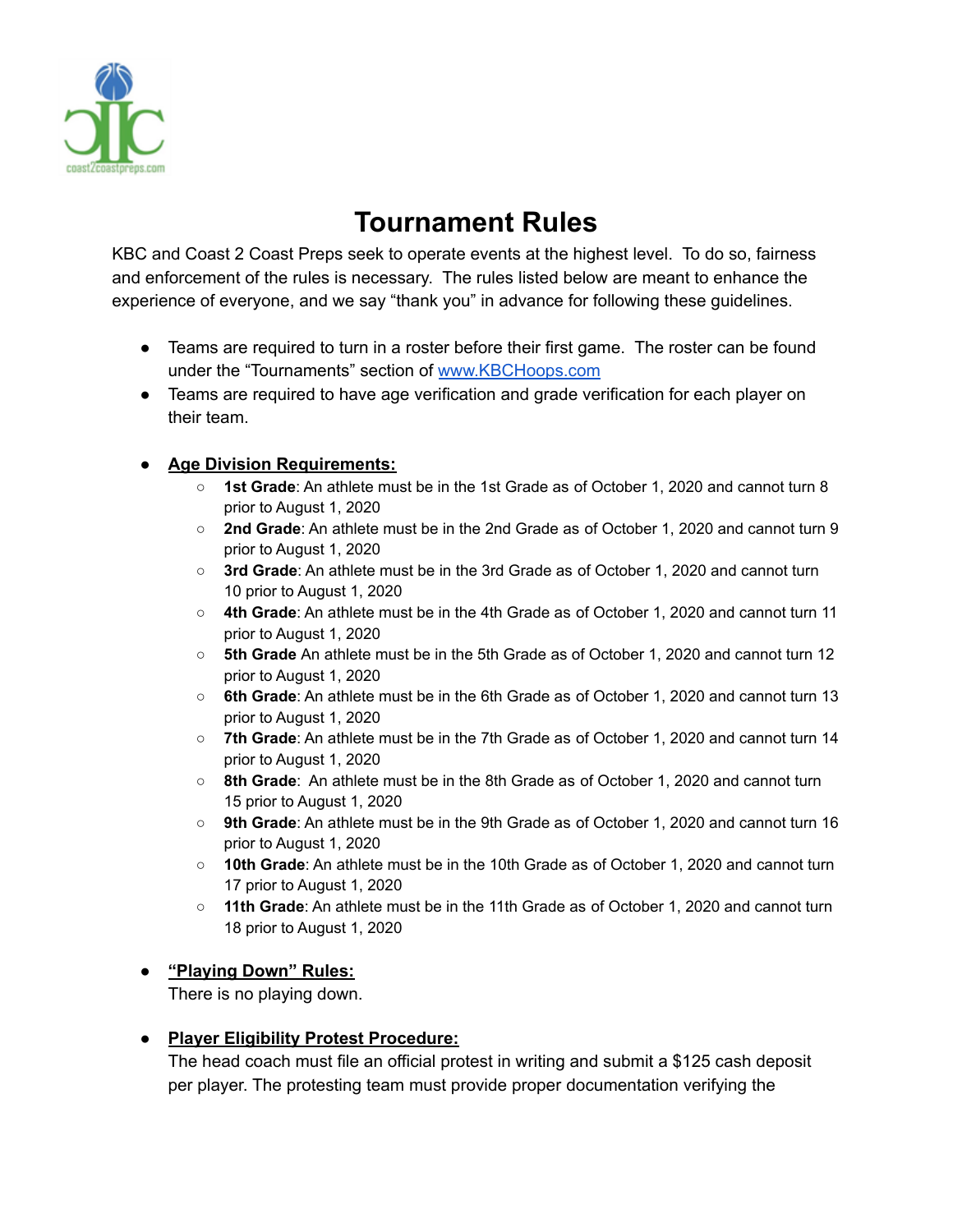

eligibility for all of their players before a protest can be made on another team. Documentation should include a birth certificate for age verification and an official document from the school the player is currently enrolled in showing proper grade.The protest must be filed **before** the next game for both teams. If the protest is upheld, the proper disciplinary actions will be taken and the cash deposit shall be returned to the head coach that submitted the protest. If proper documentation cannot be provided to prove the player's eligibility, the player will be held out of competition until proper proof can be presented. All games that the player in question competed in will be counted as forfeits. The ruling of the protest is the sole discretion of the Coast 2 Coast or KBC staff member in charge at that time.

## **IF A TEAM IS CAUGHT PLAYING WITH INELIGIBLE PLAYERS, TEAM AND HEAD COACH WILL BE BANNED FROM ALL COAST 2 COAST TOURNAMENTS FOR AN ENTIRE CALENDAR YEAR.**

### **● Coast 2 Coast Game Rules Grades 1st-11th:**

- Women will play with 28.5 size basketball
- Boys 1st-6th grade will play with a 28.5 size basketball.
- Boys 7th-11th grade will play with a 29.5 size basketball.
- Grades 1st & 2nd will play two 10 minute halves
- Grades 3rd-8th will play two 12 minute halves
- Grades 9th-11th will play two 15 minute halves
- Teams will be granted one full and one thirty second timeout per half. Timeouts do not carry over.
- Running clock will be enforced when a team is ahead by 20 points or more. *Clock will continue to run until the losing team cuts the lead to 15 points or less.*
- Each overtime period will be two minutes.
- Remaining timeouts do not carry into overtime.
- Teams will be granted one full time out each overtime period.

## **● Pool Tie-breaker Rules:**

- 1. Head to Head
- 2. Point Differential 15 point maximum
- 3. Points Allowed
- 4. Coin flip